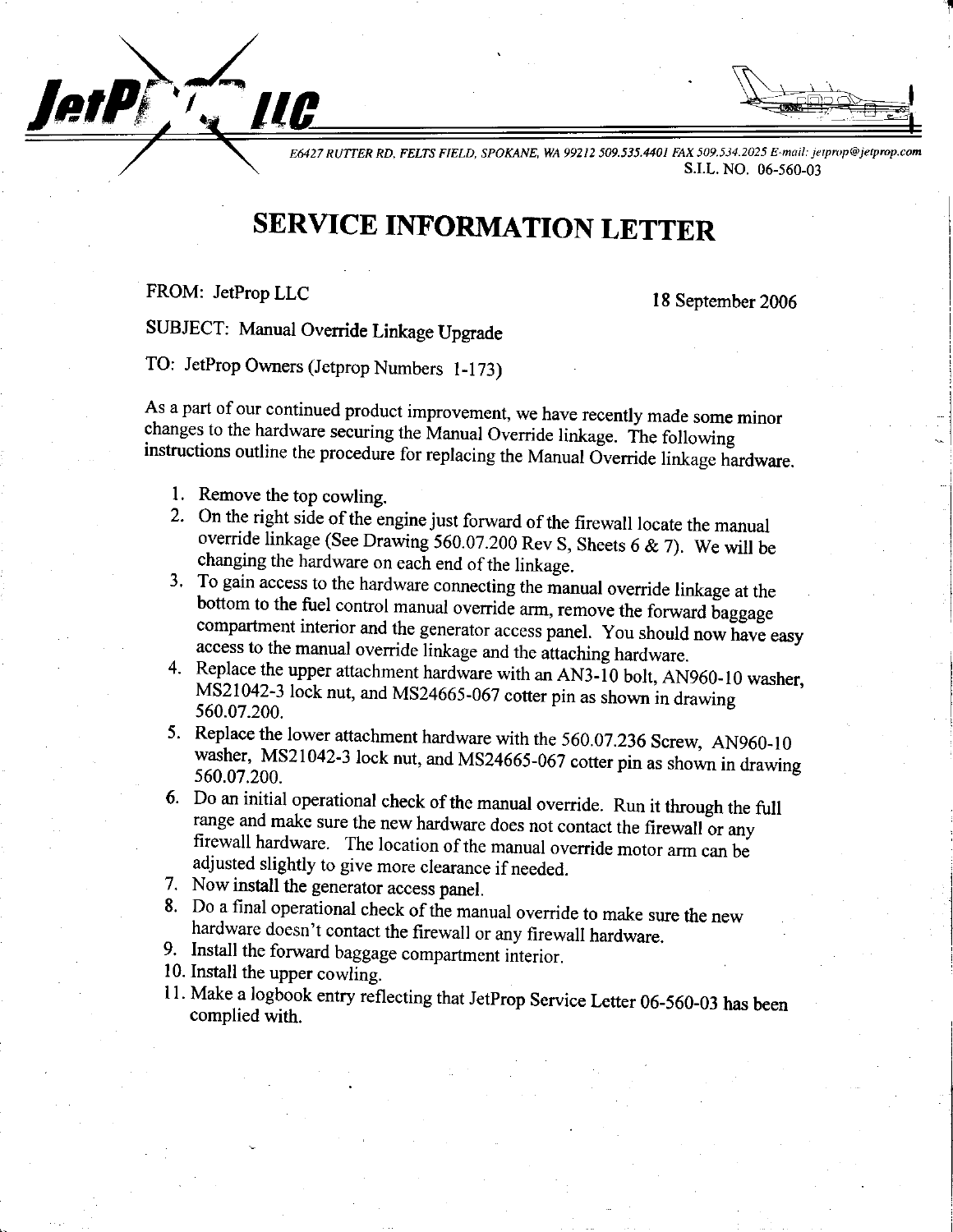If there are any questions, please contact Rich Runyon in Engineering or Steve Nitchman the chief of maintenance at (509) 535-4401.

Rocket Engineering is dedicated to continuing to improve the JetProp DLX Conversion and to supporting our customers.

Sincerely,

Darwin C. Conrad President JetPROP, LLC

Attachments

Drawing 560.07.200 Manual Override Linkage Upgrade Parts Listing

.d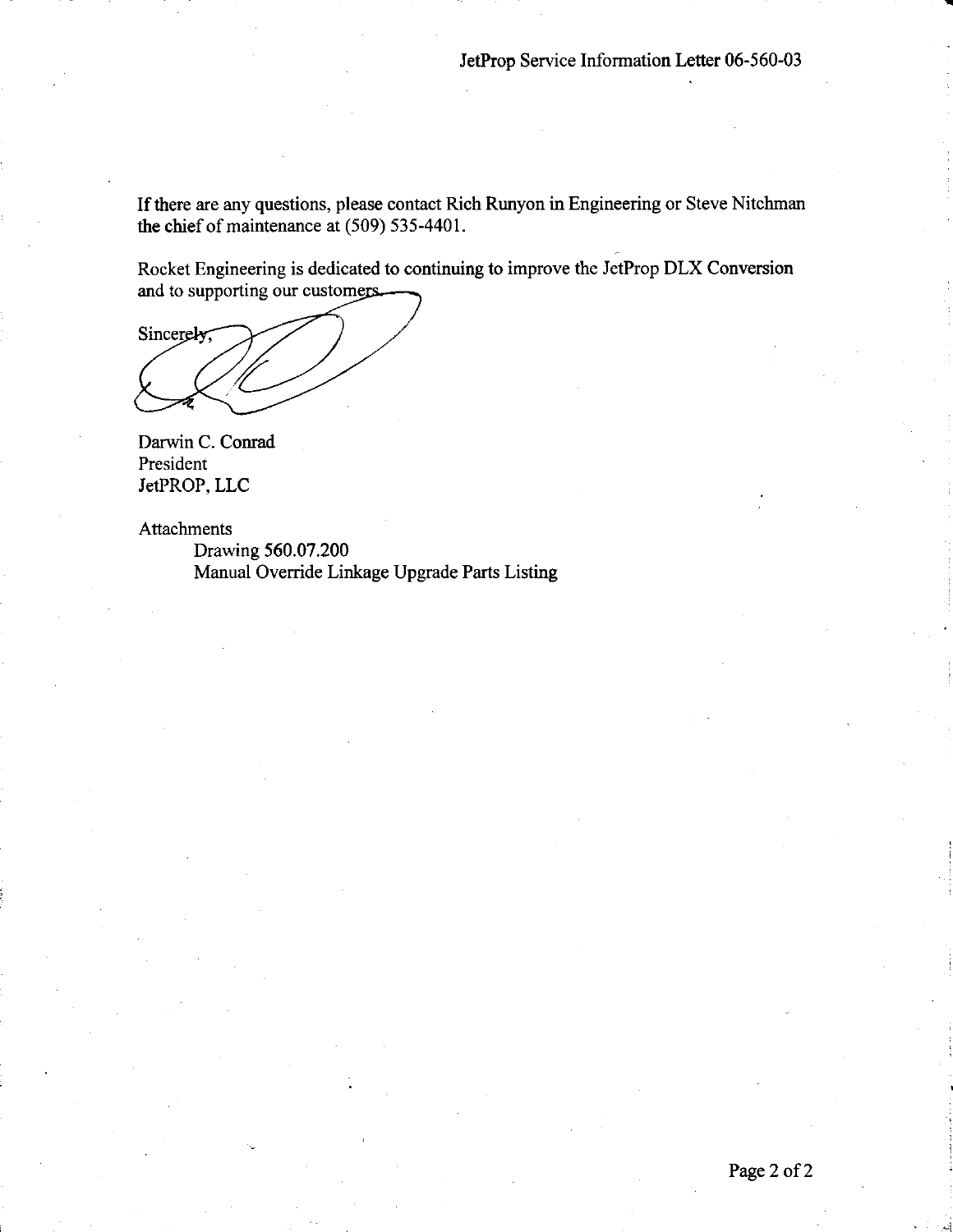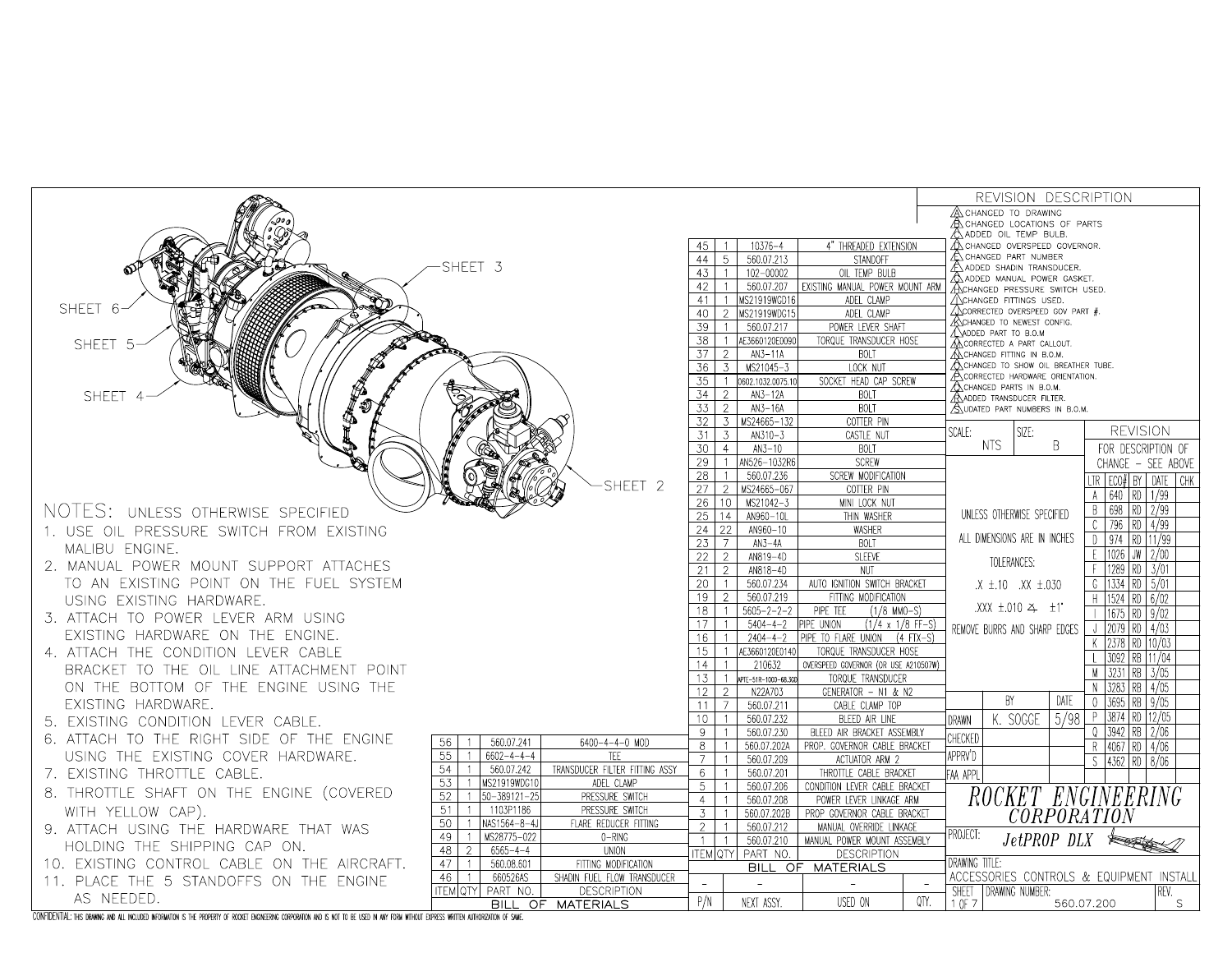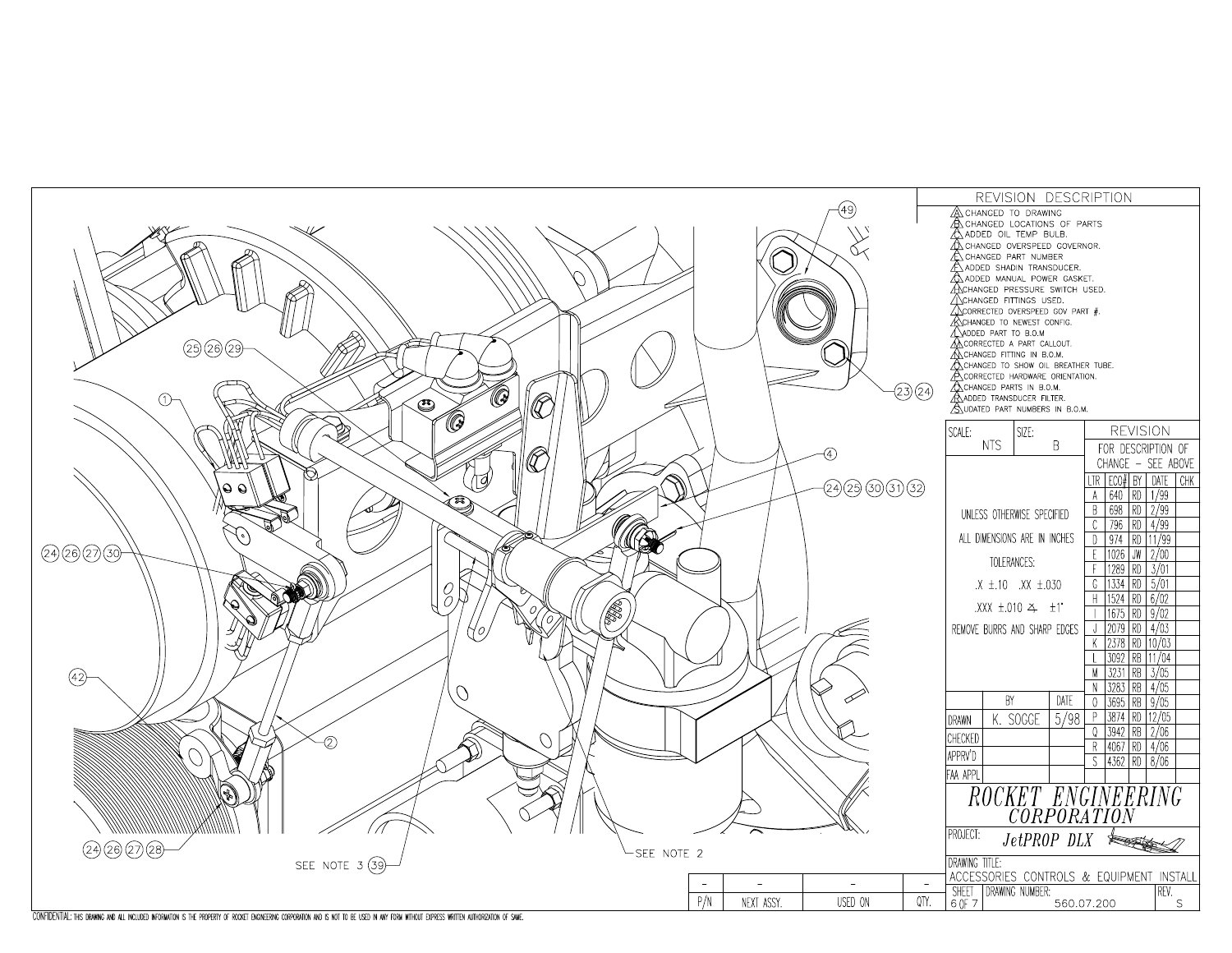